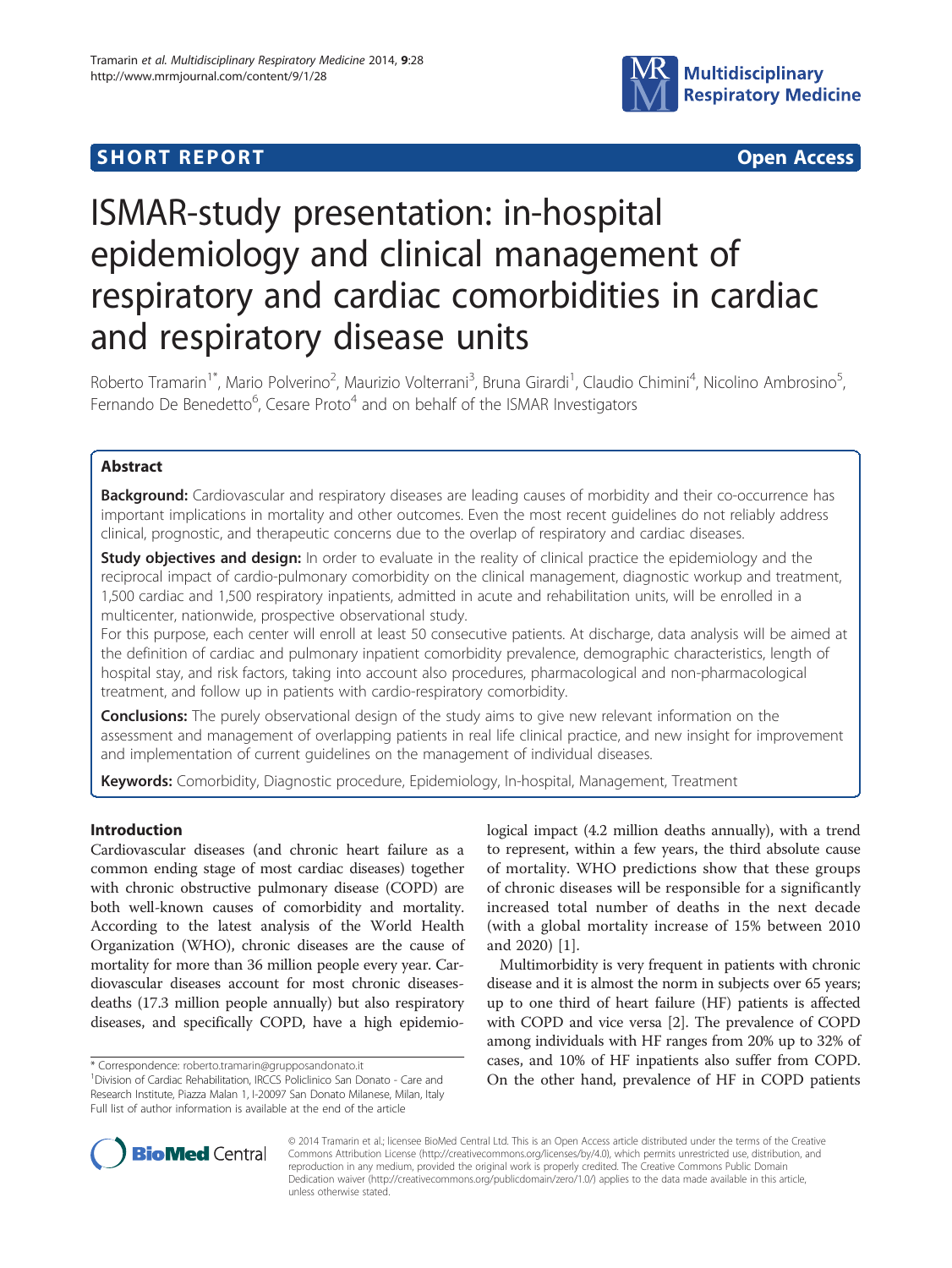exceeds 20%. Even though these conditions have been generally studied separately, several reports have demonstrated that these conditions frequently coexist, with important prognostic and therapeutic implications.

However, despite both conditions share some risk factors including cigarette smoking, advanced age, and systemic inflammation, surprisingly there are only few prospective trials investigating the close interaction between these two diseases under an epidemiological and clinical point of view.

Furthermore, it is interesting to observe that issues related to clinical, prognostic, therapeutic, and care implications are not considered in depth in even the most recent respective guidelines due to their overlap.

Moreover, the advantages or the potential long-term risks of concomitant treatments according to the individual guidelines in COPD and HF patients are unclear and undefined in the overlap syndrome. The potential impact of beta-blockers in COPD patients, especially if some degree of asthma is associated, is well known: in fact in many countries bronco-obstruction remains a formal contraindication to beta-blockers prescription. Other drugs (including ACE-inhibitors and amiodarone) widely used in cardiac patients can adversely affect respiratory conditions; conversely many drugs useful and widely prescribed in COPD have frequent adverse cardiovascular effects. The interaction between the two different individual therapies could be critical in particular subgroups of patients as, for example, the elderly [\[3](#page-4-0)]. On the other hand, an integrated approach is mandatory, considering that beta-blocker therapy improves symptoms and survival in most heart diseases, but only 35% of patients with chronic HF and COPD receive betablockers, although it has been shown that beta1-selective blockade is safe in this group of patients [\[4](#page-4-0)].

It is also known that COPD, together with many other respiratory diseases, regardless of smoking history, represents an important risk factor for hospitalization and cardiovascular mortality. Some studies suggest that COPD and other respiratory conditions should be adequately taken into account and treated for their prognostic impact on many cardiac diseases [\[5](#page-4-0)]. Recently a post hoc analysis of the SHIFT study was conducted with the aim to evaluate the clinical profile of patients with congestive HF and COPD, the use of drugs in this population and the prognostic impact of these two comorbidities. COPD determined a worsening of the risk profile; beta-blockers were prescribed in 69% of COPD patients and in 92% of non-COPD ones, and the COPD – HF overlap resulted in a significantly worse prognosis [\[6](#page-4-0)].

Therefore, great interest has been shown towards a worthy search preview on treatment interactions between the two comorbidities, basically aimed at defining the pathophysiology of cardiac and pulmonary comorbidity and the determinant factors influencing the single disease

progression in the presence of both. In this regard, recent prospective studies indicate a double protective role of ACE-inhibitors, angiotensin-receptor blockers and statins both on cardiac and pulmonary functions producing a reduction in hospitalization for cardiac events and in pulmonary exacerbations [\[7,8\]](#page-4-0).

Thus, in view of these observations, we need that new prospective controlled trials are required in order to better understand the interconnection between cardiac and pulmonary diseases.

# Objectives of the study

The aim of the study is to obtain an updated snapshot of the cardiac and pulmonary comorbidity prevalence in a series of consecutive cardiac and pulmonary inpatients, by assessing the specific diagnostic workup and care profile. In the final stage an important objective will be the indepth analysis of the concomitant treatment according to the two mutual comorbidities. For this purpose, clinical data referred to hospitalization will be acquired at patient discharge in order to create an adequate representative sample of current inpatient cardiac and respiratory comorbidities in real clinical practice. More in detail, data analysis will be in order to acquire cardiac and pulmonary inpatient comorbidity prevalence, demographic characteristics relative to cardiac and pulmonary comorbidity, length of hospital stay, evaluation of cardiovascular and pulmonary risk factors and other relevant comorbidities, and assessment of diagnostic procedures, pharmacological and non-pharmacological treatment, and follow up in patients with cardio-respiratory comorbidity.

# Study design and procedures

The ISMAR (Indagine SICOA-AIMAR) is a multicenter, prospective observational study in which the objective is to recruit 3,000 patients on discharge after hospital admission. The survey has been carried out in 28 SICOA (Società Italiana Cardiologia Ospedaliera Accreditata) network cardiology units and 28 AIMAR (Interdisciplinary Association for Research in Lung Disease) network pulmonary units, including intensive, invasive, heart failure and rehabilitation cardiac units, and intensive and not intensive, respiratory and rehabilitation pulmonary units, which were selected in order to produce a sample representative of the current national in-hospital care provision. A recruitment of at least 50 consecutive patients for each center is expected, in a period between December 2013 and March 2014. The study has been approved by the Ethical Committee IRCCS San Raffaele – Pisana, Rome, Italy on the 1<sup>st</sup> July 2013 session, deliberated by PR n°23/ 13 on the  $17<sup>th</sup>$  July 2013. The data has been collected at the patient discharge/death on the basis of records within clinical documentation. In case of patients without pulmonary or cardiac comorbidity, data collection will be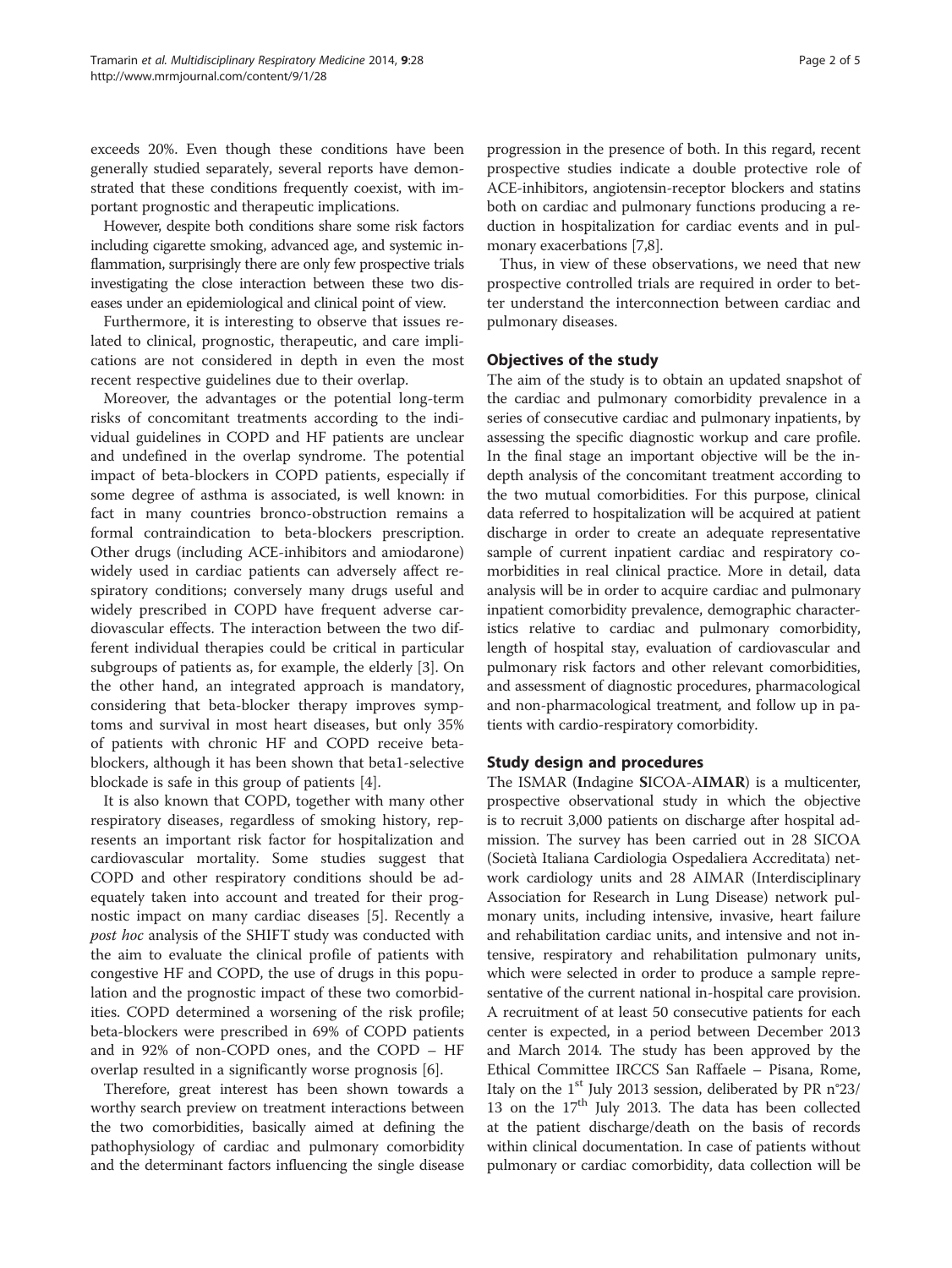limited to the demographic and primary disease description; on the contrary for the patients with cardiacpulmonary comorbidity, all data in the purpose of the study will be collected. Web-based electronic case report forms (e-CRF) will be used for data entry and transferred via web to SICOA Study Centre. e-CRF is designed according to a multiple choice style, with jump menus or select boxes in order to avoid the possibility of confounding answers. The following information will be collected via e-CRF: the definition of the cardiac or pulmonary inhospital setting, length of stay, demographics, main admission cardiac or respiratory diagnosis and other relevant comorbidities, according to the IDC-9-CM 2007 diagnosis code system. All information has been collected through direct consultation of discharge records and clinical charts. Furthermore, information about cardiovascular and pulmonary risk factors, as well as on all diagnostic procedures during the hospitalization for patients with comorbidity, on pharmacological and not pharmacological treatments, and finally on post-discharge scheduled clinic and diagnostic procedures follow up has been collected (Table 1).

#### Table 1 Sections of the ISMAR electronic case report form

- Discharge unit classification
- Hospital setting
- In-hospital multidisciplinary facilities
- Principal diagnosis (ICD-9-CM)
- Respiratory/cardiac comorbidities
- Other comorbidities
- Functional variables

- Risk factors

- GOLD stage - HR

- NYHA Class,

- $-$  IVFF
- 
- smoking habits
- high blood pressure
- cholesterol
- diabetes
- chronic kidney disease
- BMI
- sedentary
- depression
- cognitive impairment
- Diagnostic procedures
- Therapy at discharge
- Non-pharmacologic treatments at discharge
- Hospital length of stay
- Follow up program

#### **Discussion**

ISMAR is a prospective, multicenter, national-based observational study designed to provide specific information with regards to pulmonary and cardiac comorbidity. In this survey we will observe a series of consecutive patients constituting a representative sample of cardiac and pulmonary Italian adult inpatients observed by focusing on the influence of each morbidity on the other. The only exclusion criterion is a discharge diagnosis not relevant with the admission unit. This trial will provide updated and detailed information about these two comorbidities in terms of prevalence, influence of close interaction on hospital length of stay, performed and scheduled diagnostic procedures, care burden, pharmacological and non-pharmacological therapy.

Several reports have demonstrated that pulmonary and cardiac pathologies frequently coexist, with important prognostic and therapeutic implications. Although the adherence to guidelines has been shown to be associated with improved outcomes, the implementation of these guidelines remains sub-optimal. Surveys and registries are effective tools for the assessment of guidelines implementation. ISMAR wants to yield an updated picture of the real in-hospital epidemiologic and clinical interconnection between pulmonary and cardiac comorbidity, and its impact on diagnostic and therapeutic strategies.

### Conclusions

The observational nature of this study is the clinical and management premise for future broad prospective trials in order to provide a comprehensive program to improve the clinical management of respiratory and cardiac comorbidities.

#### Appendix

#### ISMAR organization

#### Scientific Board

Enrico Pusineri (SICOA President), Cesare Proto (SICOA Past President), Fernando De Benedetto (AIMAR President), Nicolino Ambrosino (Volterra), Claudio Chimini (Brescia), Mario Polverino (Scafati), Roberto Tramarin (San Donato Milanese), Maurizio Volterrani (Roma)

#### Data and e-CRF management

Centro Studi SICOA (Roma): Margot Bastianutti App3 S.r.l. (Brescia): Carlo Rossini

#### Statistical analysis

Centro Studi SICOA (Roma): Stefano Bonass, Rossella Moroni

#### ISMAR Centers and Investigators Cardiac units:

– Gian Mauro Mazzucco, Casa di Cura Villa Serena (Piossasco, TO, Piemonte)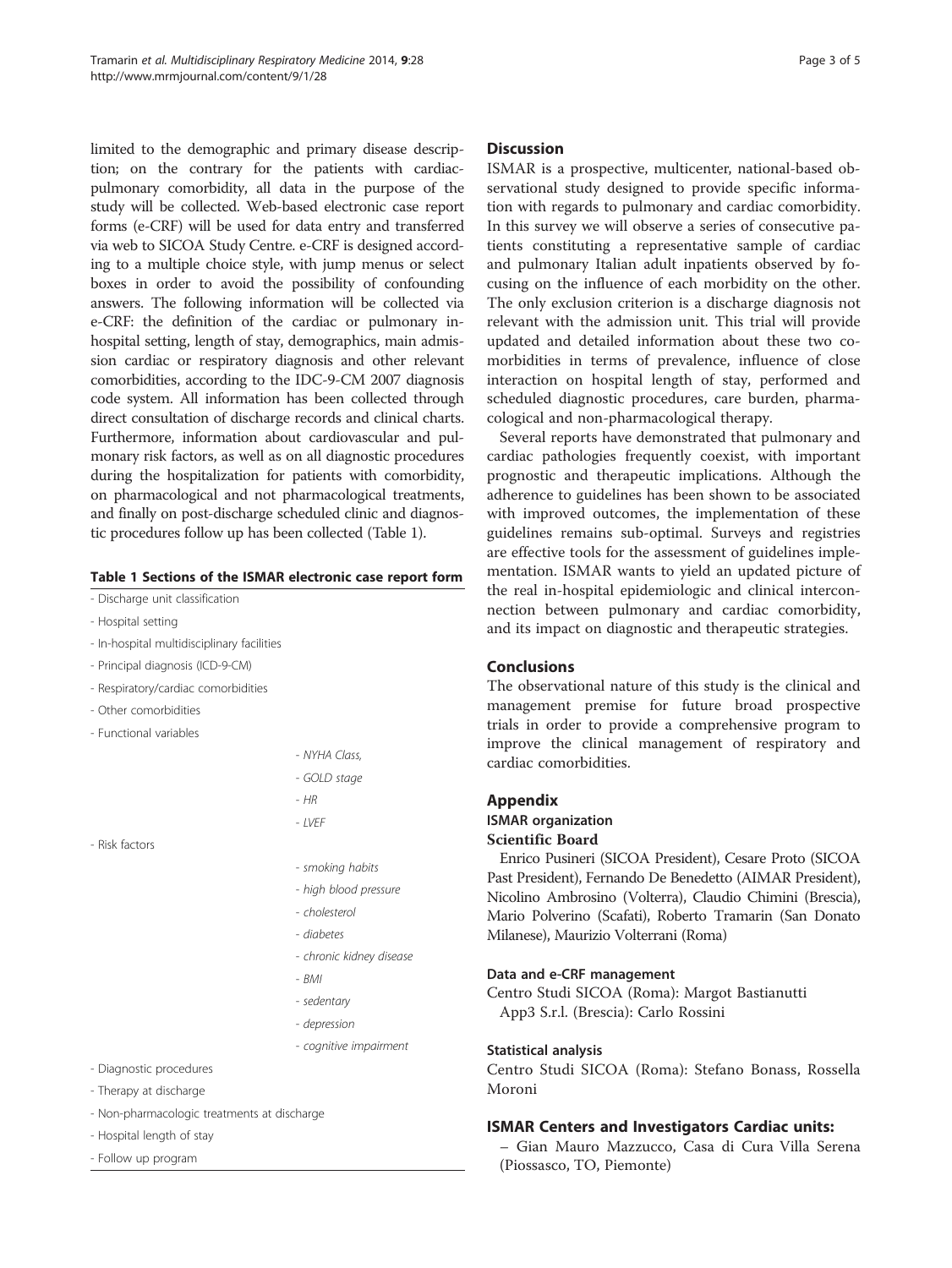– Massimo Piccinini, Casa di Cura Salus (Alessandria, Piemonte)

- Claudio Anzà, IRCCS Ospedale Multimedica (Castellanza, VA, Lombardia)
- Claudio Chimini, Istituto Clinico Sant'Anna (Brescia, Lombardia)
- Silvia Marangoni, Istituto Clinico San Rocco (Ome, BS, Lombardia)
- Alessandro Proto, Spedali Civili (Brescia, Lombardia)
- Cesare Proto, Istituto Clinico Sant'Anna (Brescia, Lombardia)
- Enrico Pusineri, IRCCS Policlinico San Donato (1.) (San Donato Milanese, MI, Lombardia)
- Cesare Storti, Casa di Cura Città di Pavia (Pavia, Lombardia)
- Roberto Tramarin, IRCCS Policlinico San Donato (2.) (San Donato Milanese, MI, Lombardia)
- Enrico Vizzardi, Università degli Studi di Brescia (Brescia, Lombardia)
- Paolo Barioli, Casa di Cura Rizzola (San Donà di Piave, VE, Veneto)
- Stefania De Feo, Casa di Cura Pederzoli (Peschiera del Garda, VR, Veneto)
- Fabrizio Proietti, Aurelia Hospital (Roma, Lazio)
- Stefano Rapino, Casa di Cura Villa Tiberia (Roma, Lazio)
- Maurizio Volterrani, IRCCS San Raffaele Pisana (Roma, Lazio)
- Francesco Caiazza, Casa di Cura Trusso (Ottaviano, NA, Campania)
- Pasquale Guarini, Clinica Villa dei Fiori (Acerra, NA. Campania)
- Bruno Ricciardelli, Clinica Mediterranea (Napoli, Campania)
- Lucia Urso, Casa di Cura Prof. Petrucciani (Lecce, Puglia)
- Pasquale Alcamo, Casa di Cura Triolo (Palermo, Sicilia)
- Bruno Aloisi, Centro Cuore Morgagni (Pedara, CT, Sicilia)
- Giuseppe Greco, Clinica del Mediterraneo (Ragusa, Sicilia)
- Nidan Torkmani, Casa di Cura Villa l'Ulivo-Carmide (Catania, Sicilia)

# Respiratory Units:

- Delfino Legnani, Ospedale Luigi Sacco (Milano, Lombardia)
- Sergio Conte, Ospedale Vittorio Veneto (Vittorio Veneto, TV, Veneto)
- Emilio Marangio, Azienda Ospedaliero -Universitaria di Parma (Parma, Emilia Romagna)
- Francesco Gigliotti, IRCCS S. Maria agli Ulivi Fondazione Don Gnocchi (Pozzolatico, FI, Toscana)
- Rigoletta Vincenti, Azienda Ospedale USL 6 di Livorno (Livorno, Toscana)
- Stefano Carlone, AO San Giovanni Addolorata (Roma, Lazio)
- Stefano Formisano, Fondazione Padre Alberto Mileno Onlus (Vasto Chiesti, CH, Abruzzo)
- Antonio Alfieri, Ospedale Umberto I di Nocera Inferiore (Nocera, NA, Campania)
- Francesco De Blasio, Casa di Cura Clinic Center S.p. A. (Napoli, Campania)
- Giuseppe De Simone, Casa di Cura Privata Villa Margherita (Benevento, Campania)
- Mario Del Donno, A.O. G. Rummo (Benevento, Campania)
- Mario Polverino, Ospedale Scarlato (Scafati, SA, Campania)
- Alessandro Sanduzzi Zamparelli, AOU Federico II (Napoli, Campania)
- Carlo Santoriello, Ospedale L. Curto di Polla (Polla, SA, Campania)
- Mauro Carone, Istituto Scientifico di Riabilitazione Fondazione S. Maugeri (Cassano Murge, BA, Puglia)
- Paride Morlino, Ospedale S. Severo (San Severo, FG, Puglia)
- Eugenio Sabato, Ospedale "Melli" (San Pietro Vernotico, BR, Puglia)
- Filippo Andò, A.O.U. Policlinico G. Martino (Messina, Sicilia)
- NunzioCrimi, Ospedale Policlinico di Catania (Catania, Sicilia)
- Giovanni Passalacqua, Azienda Ospedaliera Ospedali Riuniti Papardo - Piemonte (Messina, Sicilia)
- Pietro Pirina, Clinica Pneumotisiologica AOU Sassari (Sassari, Sardegna)

# **Organization**

The Italian Society of Accredited Hospitals Cardiologists (SICOA) and the Interdisciplinary Association for Research in Lung Disease (AIMAR) have the full responsibility of the ISMAR study, not only for the design and formulation, but also for the overall conduct of the study, including data monitoring and utilization of the results. Administrative location: SICOA – MICOM srl, Via Bernardino Verro 12, 20141 Milano, Italy.

# Competing interests

The authors declare that they have no competing interests.

#### Acknowledgements

ISMAR (IndagineSICOA-AIMAR) is a study conducted by the Italian Society of Accredited Hospitals Cardiologists (SICOA) and of the Interdisciplinary Association for Research in Lung Disease (AIMAR). The ISMAR Investigators are listed in the Appendix.

#### Author details

<sup>1</sup> Division of Cardiac Rehabilitation, IRCCS Policlinico San Donato - Care and Research Institute, Piazza Malan 1, I-20097 San Donato Milanese, Milan, Italy.